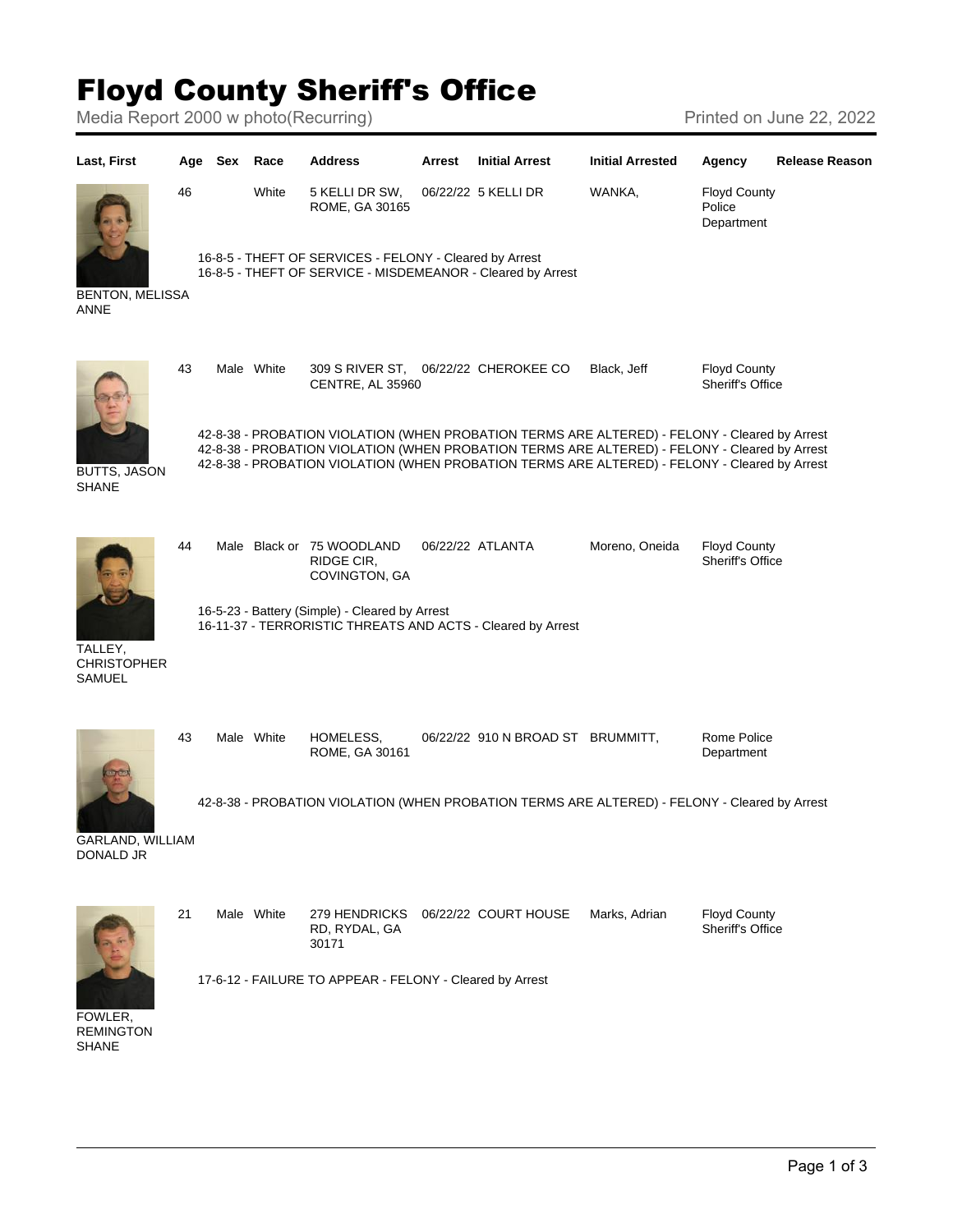| Last, First                             | Age | Sex Race   | <b>Address</b>                                                                                  | Arrest          | <b>Initial Arrest</b> | <b>Initial Arrested</b> | Agency                                  | <b>Release Reason</b> |
|-----------------------------------------|-----|------------|-------------------------------------------------------------------------------------------------|-----------------|-----------------------|-------------------------|-----------------------------------------|-----------------------|
|                                         | 36  |            | Male Black or 145 DAKOTA LN,<br>CALHOUN, GA<br>30701                                            |                 | 06/22/22 1921 SHOTER  | RODEN, EVAN             | Rome Police<br>Department               |                       |
| <b>GLYNN, TIMOTHY</b><br><b>LAMOND</b>  |     |            | 42-8-38 - PROBATION VIOLATION - Municipal - Cleared by Arrest                                   |                 |                       |                         |                                         |                       |
|                                         | 35  | Male White | 204 AGNES ST<br>SW, ROME, GA<br>30161                                                           |                 | 06/22/22 141 AGNES ST | Towle, Kristopher       | <b>Floyd County</b><br>Sheriff's Office |                       |
| MILLER, ANDREW<br><b>ALLEN</b>          |     |            | 16-7-23 - CRIMINAL DAMAGE TO PROPERTY - 2ND DEGREE (Private) - Cleared by Arrest                |                 |                       |                         |                                         |                       |
|                                         | 55  | Male White | 1179 BURNETT<br>FERRY RD SW,<br>ROME, GA 30165                                                  | 06/22/22 20 W @ |                       | Bohannon, Justin        | <b>Floyd County</b><br>Sheriff's Office |                       |
|                                         |     |            | 40-5-121(A) - DRIVING WHILE LICENSE SUSPENDED OR REVOKED (MISDEMEANOR) - Cleared by Arrest      |                 |                       |                         |                                         |                       |
| <b>BURGESS, TERRY</b><br><b>DEWAYNE</b> |     |            |                                                                                                 |                 |                       |                         |                                         |                       |
|                                         | 42  | White      | 141 AGNES ST<br>SW, ROME, GA<br>30161                                                           |                 | 06/22/22 141 AGNES    | Jackson, Grant          | <b>Floyd County</b><br>Sheriff's Office |                       |
| GLOVER, AMANDA<br><b>LYNN</b>           |     |            | 16-10-24(A) - WILLFUL OBSTRUCTION OF LAW ENFORCEMENT OFFICERS - MISDEMEANOR - Cleared by Arrest |                 |                       |                         |                                         |                       |
|                                         | 57  | Male White | 5005 ALABAMA<br>HWY, ROME, GA<br>30165                                                          |                 | 06/22/22 5005 ALABAMA | Helton, William         | <b>Floyd County</b><br>Sheriff's Office |                       |
| DOOLEY, STEVEN<br>LANIER                |     |            | 42-8-38 - PROBATION VIOLATION (WHEN PROBATION TERMS ARE ALTERED) - FELONY - Cleared by Arrest   |                 |                       |                         |                                         |                       |
|                                         | 56  |            | Male Black or 201 E 15TH ST<br>SW, ROME, GA<br>30161                                            |                 | 06/22/22 ROME DCS     | FRANKLIN,               | Georgia<br>Department of<br>Community   |                       |
| RAGLAND, DARREN<br>DARNELL              |     |            | 42-8-38 - PROBATION VIOLATION (WHEN PROBATION TERMS ARE ALTERED) - FELONY - Cleared by Arrest   |                 |                       |                         |                                         |                       |